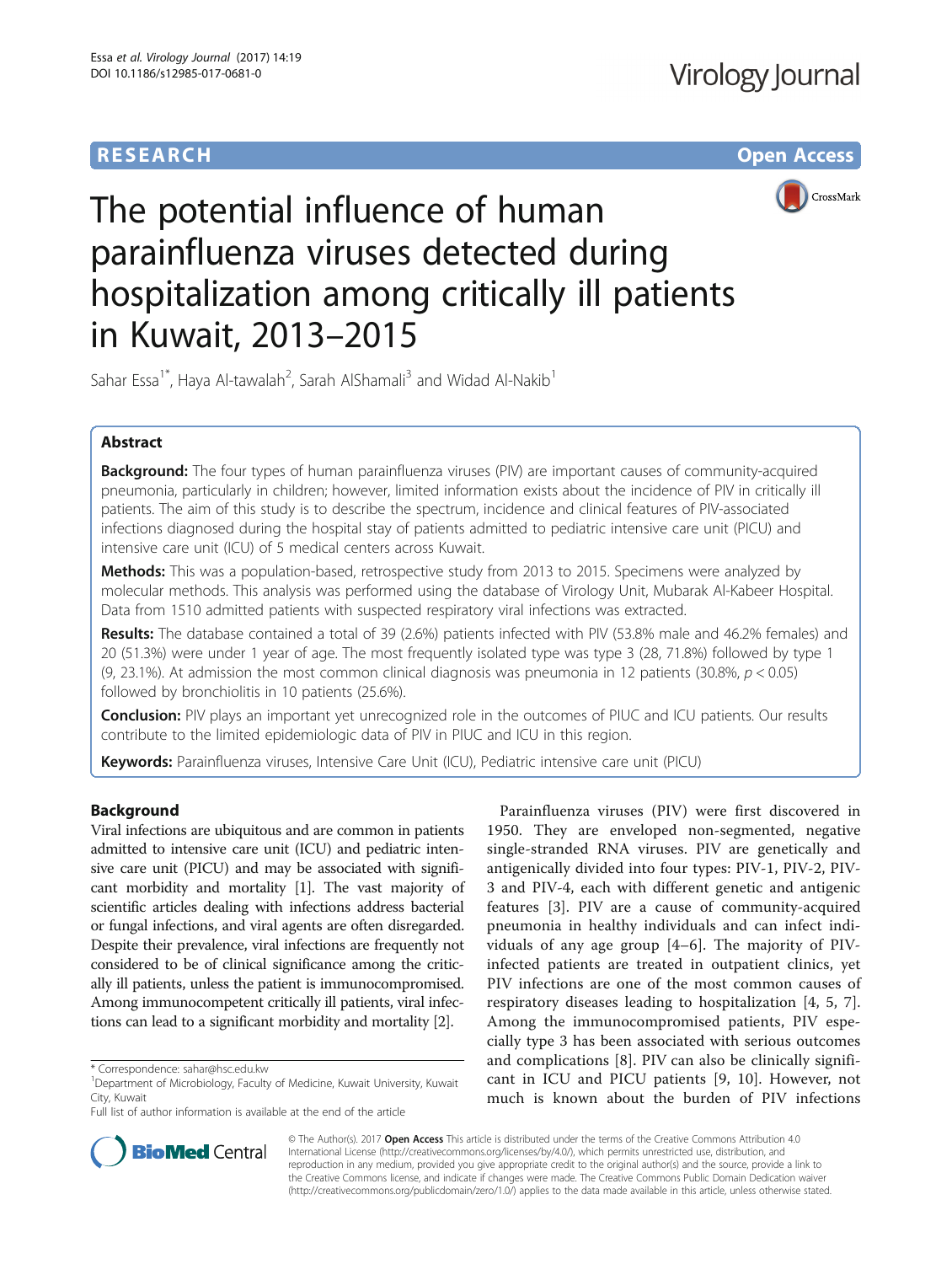among ICU and PICU patients. Such data are essential because they could shed light on the importance of these infections and could help researchers and public health officials determine the need for new vaccines and effective antiviral drugs. Until now, no specific antiviral drugs or effective vaccine are available despite the progress made in these fields recently [\[11](#page-5-0)–[13](#page-5-0)]. The aim of this study was to evaluate the possible effect of PIV infections on ICU and PICU patients in Kuwait, in addition to defining the clinical features of PIV infections among these patients over a 3-year period.

# Methods

Patient records from the Virology Unit (VU), Faculty of Medicine, Kuwait University Database, were retrospectively reviewed to identify patients with viral infections admitted to the PICU & ICU from January 2013 to December 2015. The VU is an academic institution serving five hospitals in Kuwait (Amiri Hospital, Mubarak Al-Kabir Hospital, Sabah Hospital, Farwaniya Hospital, and Adan Hospital).

## Database and study population

Only Patients with viral infections were included in this study. Data extracted from the records included demographic characteristics, clinical diagnosis, immune deficiency, and number and types of viruses isolated. As this study was retrospective, it did not require ethical approval. These patients were investigated for bacterial, fungal and parasitic pathogens to rule out infection and co-infection. No bacterial, fungal and parasitic pathogens were detected in these patients.

All PIV-infected patients were immunocompetent which was defined as the absence of organ transplantation, human immunodeficiency virus (HIV) or acquired immunodeficiency syndrome (AIDS), autoimmune disease, leukemia, pancytopenia, lymphoma or under immunosuppressive drug therapy. All patients underwent a respiratory virus panel screening. Respiratory system samples (bronchoalveolar lavage or tracheal aspirate) were collected in disposable mucus extractors (Vygon SA, Écouen, France). Samples were assayed by reverse transcriptase-polymerase chain reaction (RT-PCR) to detect 20 respiratory pathogen which include: influenza virus A (Flu A), influenza virus A H1N1 (H1N1), influenza virus B (Flu B), human coronavirus (HCoV)-NL63, -229E, -OC43 and HKU1, PIV-1, -2, -3, -4 human metapneumovirus (hMPV)-A and -B, rhinovirus (HRV), respiratory syncytial virus (RSV)-A and B, adenovirus (AdV), enterovirus (EV), parechovirus (HPeV), human bocavirus (HBoV), using FTD Respiratory Pathogens kit (Fast-Track Diagnostics Ltd., Sliema, Malta).

# Inclusion and exclusion criteria

Viral studies were not taken routinely and were undertaken only on a clinical basis in patients with suspected viral infections. The patients were divided into three groups: 1) individuals with single documented viral infection during their hospitalization (single); 2) those that were diagnosed with double viral infections during their hospitalization (double); and, 3) those that were diagnosed with triple or more viral infections during their hospitalization (triple). The double and triple infections were detected simultaneously from the same clinical sample provided.

## Statistical analysis

Data analysis was performed using the Statistical Package for the Social Sciences software (SPSS v20.0; IBM Corp, Armonk, N.Y. USA). Descriptive statistics for continuous variables were compared using the nonparametric Mann-Whitney U test or the Kruskal-Wallis test. For categorical variables, the χ2 test, the Fisher exact test or the Z test was applied to evaluate the difference between proportions or to assess whether there were any associations between the proportions. A two-tailed probability value  $p < 0.05$  was considered statistically significant.

## Results

Table [1](#page-2-0) shows the demographic characteristics and clinical parameters of 1510 patients admitted to ICU (37.5%) and PICU (62.5%) with viral infections. A total of 39 (2.6%) patients were found to have confirmed PIV infections, with 21 (1.4%) in ICU and 18 (1.2%) in PICU. The most frequently isolated PIV type was type 3 (28, 71.8%) followed by type 1 (9, 23.1%). The least frequently isolated PIV type was type 4 (2, 5.1%), and type 2 was not detected. Single infections were identified in 26 patients (66.6%), double co-infection in 9 patients (23.1%) and triple co-infection in 4 patients (10.3%). For double co-infection category, the most frequently isolated virus with PIV was HRV ( $n = 6$ ; 15.4%) followed by Flu A, AdV, and RSV  $(n = 1; 2.3\%$  each). For triple co-infection category, Flu A and HRV were identified in all four patients.

The age of the patients ranged from 4 days to 71 years with a mean of  $14.6 \pm 23.4$  years and Median (Inter-Quartile) is 7 months (2 months–24.5 years) (Table [2](#page-2-0)). Table [1](#page-2-0) shows age grouping of the study population according to sex. The male to female ratio was 1.2:1.

PIV infections were identified in 20 (51.3%) of infants below 1 year of age, 4 (10.3%) below 5 years of age, 7 (18%) patients below 14 years of age, 7 (18%) patients below 59 years of age and 5 (12.8%) ≥59 years of age (Table [3\)](#page-3-0). The most affected age group was infants'  $\leq$ 5 months of age 18 (46.2%).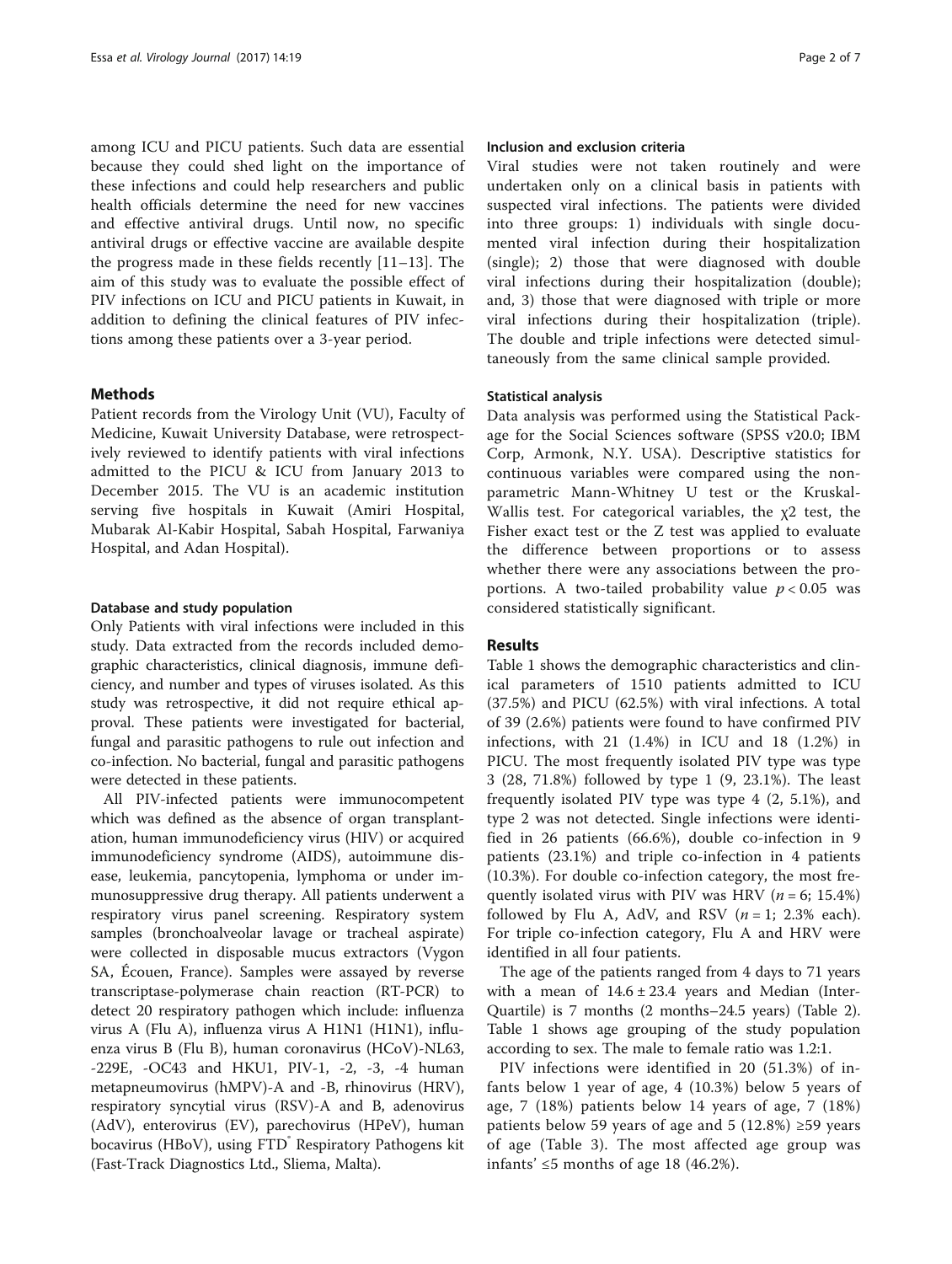<span id="page-2-0"></span>Table 1 Characteristics of the study population

|                         | <b>ICU Patients</b><br>No. (%) | <b>PICU Patients</b><br>No. (%) | Total                  |
|-------------------------|--------------------------------|---------------------------------|------------------------|
| Overall Patients Tested | 566 $(37.5)^a$                 | 944 $(62.5)^a$                  | 1510                   |
| PIV-positive            | 21 $(53.9)^a$                  | 18 $(46.1)^a$                   | 39 $(2.6)^a$           |
| Sex                     |                                |                                 |                        |
| Male                    | 17(43.5)                       | 4(10.3)                         | 21 $(53.8)^b$          |
| Female                  | 7(17.9)                        | 11(28.2)                        | 18 (46.2) <sup>b</sup> |
| Isolation               |                                |                                 |                        |
| $PIV-1$                 | 7(18)                          | 2(5.1)                          | $9(23.1)^b$            |
| $PIV-2$                 | $\Omega$                       | $\mathbf 0$                     | $\mathbf 0$            |
| $PIV-3$                 | 14 (35.9)                      | 14 (35.9)                       | $28(71.8)^{b}$         |
| $PIV-4$                 | 2(5.1)                         | 0                               | $2(5.1)^{b}$           |
| Mixed infection         |                                |                                 |                        |
| Single                  | 14 (35.9)                      | 12 (30.8)                       | $26(66.6)^b$           |
| Double                  | 6(15.4)                        | 3(7.7)                          | $9(23.1)^b$            |
| <b>HRV</b>              | 4(10.3)                        | 2(5.1)                          | $6(15.4)^{b}$          |
| FluA                    | 1(2.3)                         | $\mathbf 0$                     | 1 $(2.3)^{b}$          |
| AdV                     | 1(2.3)                         | 0                               | 1 $(2.3)^{b}$          |
| <b>RSV</b>              | $\Omega$                       | 1(2.3)                          | 1 $(2.3)^{b}$          |
| Triple                  | 2(5.1)                         | 2(5.1)                          | 4 $(10.3)^{b}$         |
| <b>HRV</b>              | 2(5.1)                         | 2(5.1)                          | 4 $(10.3)^{b}$         |
| FluA                    | 2(5.1)                         | 2(5.1)                          | 4 $(10.3)^{b}$         |

<sup>a</sup>The number in parentheses represents % of patients tested in relation to the total number of patients tested ( $n = 1510$ )

<sup>b</sup>The number in parentheses represents the number of PIV infections in relation to the total number of PIV infections ( $n = 39$ )

Table [4](#page-3-0) shows frequency of PIV types in the 39 ICU and PICU patients in relation to symptoms. The majority of the infections caused by the PIV types affected the lower respiratory tract (35 patients, 89.7%) than the upper respiratory tract (2 patients, 5.1%). Pneumonia was the most frequent reason for hospitalization (12 patients, 30.8%),  $P < 0.05$ , followed by bronchiolitis (10 patients, 25.6%) and chronic obstructive pulmonary disease (COPD) (7 patients, 18%).

The monthly distribution of PIV infections was highest during the period from April to May and November to December. The lowest levels were detected in February and August (Fig. [1](#page-4-0)). The incidence of PIV infections in ICU patients was highest during the months of April and December and PICU patients during the month of May and November. Infection in ICU patients peaked in April (18.2%) and PICU patients in November (13.6%).

The monthly distribution of PIV infections according to the types isolated is shown in Fig. [2.](#page-4-0) The incidence of PIV-1 peaked in April (7 patients, 18%), followed by May, November, and December (5 patients, 12.8% each). PIV-3 was present throughout the year except in February and August. The incidence of PIV-3 peaked in April and November (13 patients, 33.3% each), followed by July and December (7 patients, 18% each).

# **Discussion**

This is a population-based retrospective study aimed at characterizing the impact of PIV infections among infants, children and adults admitted to the PICU and ICU in 5 centers across Kuwait over a 3-year period. This study was performed within five centers to give it a potential strength, which emphasizes on the generalizability of the results for the whole country. Our data highlighted the importance of PIV as a significant cause of respiratory tract infections and disease in ICU and PICU patients which should not be overlooked by both physicians and public health officials. As we found in Kuwait, PIV infections were identified among 2.6% of all ICU and PICU admissions, 1.4% among ICU and 1.2% among PICU patients. Multiple studies from across the world have found that PIV is associated with hospitalization of patients with respiratory tract infections, such as those from Kuwait [\[14](#page-5-0)], Saudi Arabia [\[15](#page-5-0)]; Jordon [[16\]](#page-5-0); United States [\[17](#page-5-0), [18](#page-5-0)], China [[19, 20\]](#page-5-0), Thailand [[21\]](#page-5-0), Iran [[22\]](#page-5-0), Bangladesh [\[23](#page-5-0)], Kenya [\[24](#page-5-0)], South Korea [[9\]](#page-5-0), Mexico [[25\]](#page-5-0) and Brazil [[26\]](#page-5-0). Although, PIV are considered as a significant causative agents of both upper respiratory tract infections (URTI) and lower respiratory tract infections (LRTI) in infants and young children [\[3](#page-5-0), [12](#page-5-0), [27\]](#page-5-0), the importance of these viruses has been underestimated [[28\]](#page-5-0).

Previous studies have described different incidences of PIV infections, but these studies involved different study populations and used different detection techniques. A study from Saudi Arabia, investigated the incidence of PIV in hospitalized infants, children aged up to 10 years only during the winter season by direct immunofluorescence assay documented PIV infections in 15.6% of hospitalized patients [[15](#page-5-0)]. In another study by Peltola et al. [[29\]](#page-5-0), exploring the etiology of croup in hospitalized children, documented PIV-1, in 29.1% of patients. A study from Spain, involving hospitalized

Table 2 Age groups of study population according to gender

| Age (years) | Mean $\pm$ SD | Median (Inter-Quartile)        | Range            |  |  |  |
|-------------|---------------|--------------------------------|------------------|--|--|--|
| Male        | $19.0 + 25.9$ | 1 year (52 days-41.5 years)    | 4 days-71 years  |  |  |  |
| Female      | $7.2 + 16.9$  | 4 months (55 days-6.5 years)   | 21 days-70 years |  |  |  |
| Overall     | $14.6 + 23.4$ | 7 months (2 months-24.5 years) | 4 days-71 years  |  |  |  |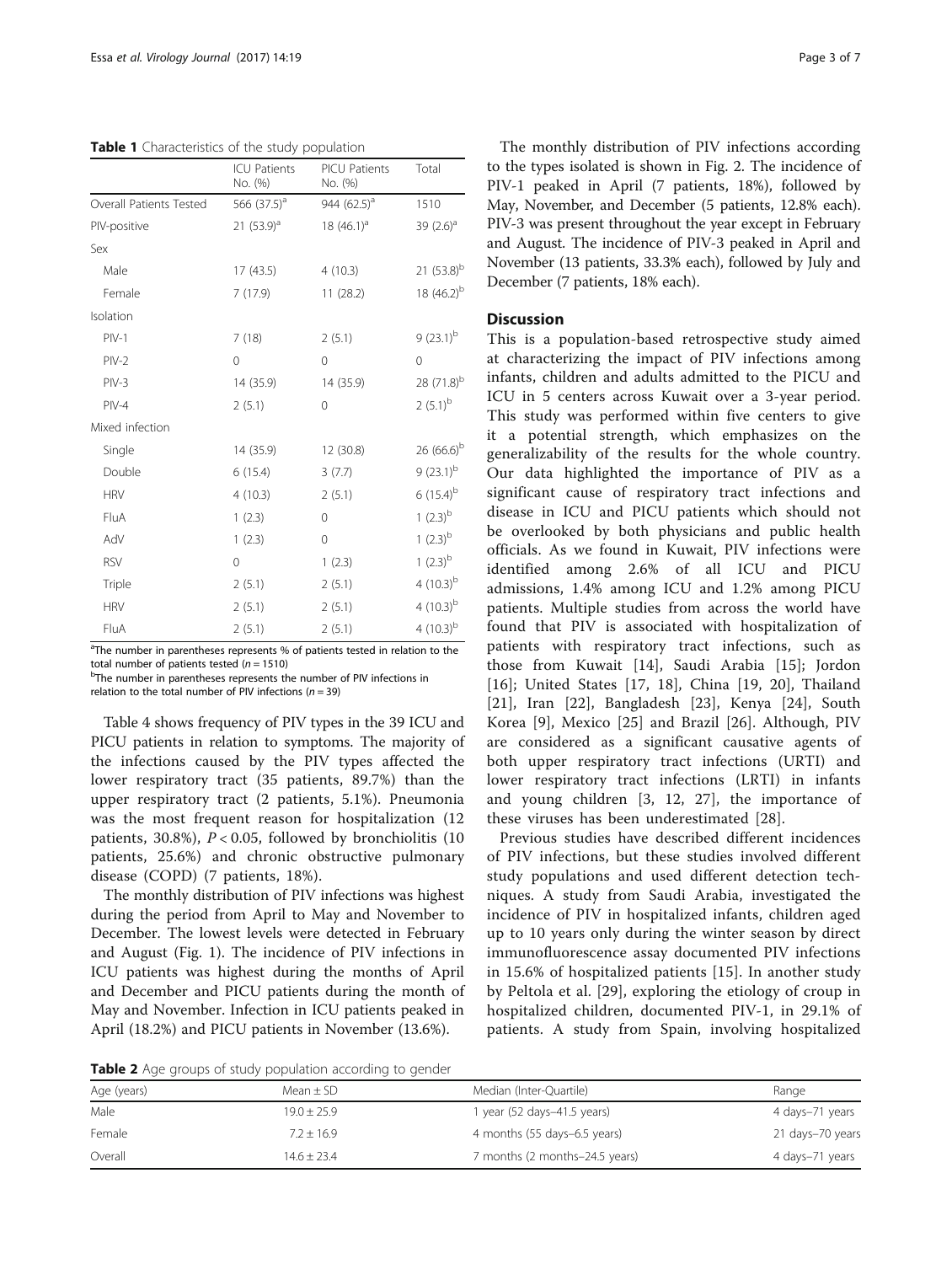|  |  | ـ ۔<br>. . |
|--|--|------------|
|  |  |            |
|  |  |            |
|  |  |            |

| Age group               | PIV-1 No. (%) | PIV-2 No. (%) | PIV-3 No. (%) | PIV-4 No. (%) | Total No. (%) |
|-------------------------|---------------|---------------|---------------|---------------|---------------|
| $\leq$ 1 M <sup>*</sup> | $\Omega$      | 0             | 7(7.7)        | 1(2.6)        | 8(20.5)       |
| $2-5M$                  | 2(5.1)        | 0             | 8(26.5)       | $\mathbf{0}$  | 10(25.6)      |
| $6-11$ M                | 0             | 0             | 2(5.1)        | $\circ$       | 2(5.1)        |
| $1 - 4Y^*$              | 1(2.6)        | 0             | 2(5.1)        | 1(2.6)        | 4(10.3)       |
| $5 - 14Y$               | 1(2.6)        | 0             | 2(5.1)        | $\mathbf{0}$  | 3(7.7)        |
| 15-29 Y                 | 0             | 0             | 1(2.6)        | $\mathbf{0}$  | 1(2.6)        |
| 30-44 Y                 | 3(7.7)        | 0             | 1(2.6)        | $\mathbf 0$   | 4(10.3)       |
| 45-59 Y                 | 1(2.6)        | 0             | 1(2.6)        | $\mathbf{0}$  | 2(5.1)        |
| $\geq 60$ Y             | 1(2.6)        | 0             | 4(10.3)       | $\mathbf{0}$  | 5(12.8)       |
| All ages                | 9(23.1)       | 0             | 28 (71.8)     | 2(5.1)        | 39            |

<span id="page-3-0"></span>Table 3 Age groups according to PIV types in 39 patients

\*M=Month(s)

\*\*Y=Year(s)

children aged up to 14 years with acute respiratory tract infections, PIV infections accounting for 11.8% of the positive cases [\[30](#page-5-0)]. In a study from Brazil aiming to define the etiology of community-acquired pneumonia in hospitalized children younger than 5 years, PIV infections were detected in 3.81%, ranked third among the most dominant viral agents [[31](#page-5-0)].

As documented by Oh [[32](#page-5-0)], we found that children under 5 years of age had greater hospitalization rates, possibly because their respiratory and immune systems are immature, predisposing to severe respiratory tract infections/disease [[32\]](#page-5-0). In this study, the chance of isolating PIV-1, PIV-3, or PIV-4 in PICU patients aged 5 months or younger (46.2%) was three times higher than that in children between 6 months to 4 years of age (15.4%). However, our study showed that 28.2% of PIV-infected ICU patients were older than 30 years.

Mixed viral infections were detected in our study with 33.3% (13/39) of positive cases with co-infections. This rate is higher than those previously described in which coinfection rates ranged from 3 to 20% [[31](#page-5-0), [33](#page-5-0)–[37\]](#page-6-0). Earlier studies have described the different incidence of mixed infections probably due to dissimilar study populations and detection techniques. Additional research is essential to address high rates of mixed-infections with other respiratory viruses and to decide if the mixed-infections could result in enhanced severity of PIV infections. In young children, PIV infections are the most common cause of croup, bronchiolitis and pneumonia [[6,](#page-5-0) [38, 39](#page-6-0)]. In ICU patients, COPD and bronchitis seem to be the most prominent symptoms. PIV, are frequently detected in COPD and bronchitis in the adult population [[40](#page-6-0)–[43](#page-6-0)].

There are four serotypes each with different genetic and antigenic properties, and they vary in clinical picture, incidence, and seasonality [\[44, 45\]](#page-6-0). We showed the presence of the three types of PIV infections in Kuwait among ICU and PICU patients, including PIV-4, which was identified for the first time during 2013– 2015. PIV-4 has been associated with mild infections [[46](#page-6-0), [47](#page-6-0)]. Other studies have shown that it can cause severe illnesses in some settings [\[48](#page-6-0)–[50](#page-6-0)]. Though, none of these studies from our region describe the presence of PIV-4 [[15](#page-5-0), [16](#page-5-0), [22\]](#page-5-0). The incidence of PIV-3 was higher than those of PIV-1 and PIV-4 in this study, as found in other studies [[30,](#page-5-0) [51](#page-6-0)–[53\]](#page-6-0), whereas PIV-2 was not detected. It is documented that PIV-3 is the type most commonly identified in hospitalized patients with pneumonia and bronchiolitis [\[3](#page-5-0), [54\]](#page-6-0).

**Table 4** Frequency of PIV types in 39 ICU and PICU patients in relation to symptom presentation

|                      | ICU Patients No. (%) |         |              |         | PICU Patients No. (%) |         |         | Total       |          |
|----------------------|----------------------|---------|--------------|---------|-----------------------|---------|---------|-------------|----------|
|                      | $PIV-1$              | $PIV-3$ | $PIV-4$      | Total   | $PIV-1$               | $PIV-3$ | $PIV-4$ | Total       |          |
| Pneumonia            | 4(10.3)              | 0       | $\mathbf 0$  | 4(10.3) | 0                     | 8(20.5) | 0       | 8(20.5)     | 12(30.8) |
| <b>Bronchiolitis</b> | $\mathbf 0$          | 4(10.3) | $\circ$      | 4(10.3) | 2(5.1)                | 4(10.3) | 0       | 6(15.4)     | 10(25.6) |
| <sup>a</sup> COPD    | 3(7.7)               | 4(10.3) | $\mathbf{0}$ | 7(18)   | 0                     | 0       | 0       | $\mathbf 0$ | 7(18)    |
| <b>Bronchitis</b>    | $\mathbf{0}$         | (10.3)  | 2(5.1)       | 6(15.4) | 0                     | 0       | 0       | $\mathbf 0$ | 6(15.4)  |
| Laryngitis           | $\mathbf{0}$         | 0       | $\mathbf 0$  |         | $\Omega$              | 2(5.1)  | 0       | 2(5.1)      | 2(5.1)   |
| Fever, Sepsis        | $\mathbf{0}$         | 0       | $\mathbf{0}$ |         | 0                     | 2(5.1)  | 0       | 2(5.1)      | 2(5.1)   |

<sup>a</sup>COPD: Chronic obstructive pulmonary disease

 $*P < 0.05$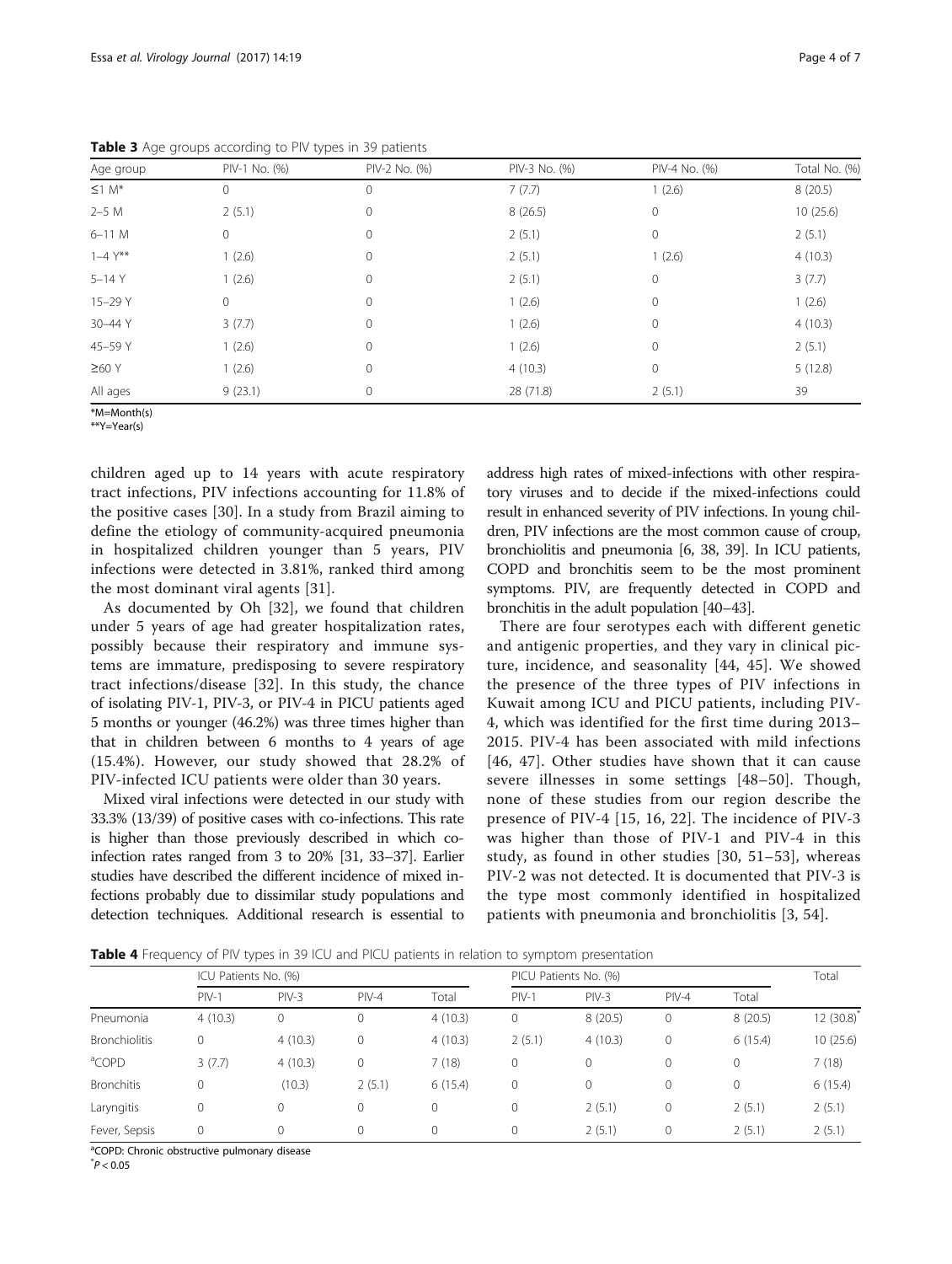<span id="page-4-0"></span>

Outbreaks of respiratory virus infections in countries with meditation or desert climates were documented during the cold season, whereas in tropical countries, they seem to be more associated with the rainy period [[55](#page-6-0)]. The seasonal occurrences of PIV types differ from place to place, an outcome attributed to climatic changes [[31](#page-5-0)]. In a study from Saudi Arabia, Only PIV-3 infection was detected all year round, but epidemics occurred during summer (June–August) [[56\]](#page-6-0). In the USA, biannual patterns were described for PIV-1 and annual peaks for PIV-3 [\[53](#page-6-0), [57\]](#page-6-0). The seasonal incidence



of PIV-1 and PIV-3 among critically ill patients in Kuwait occurred twice-a-year during autumn (April to May) and winter (November to December), and once-a-year during winter (January to December) for PIV-4 (Fig. 2).

# Conclusion

This study highlighted the importance of PIV as a causative agent of respiratory tract infection in critically ill patients, mainly in developing countries, where few data concerning respiratory viruses are available. Further studies may better define the burden of PIV infections and the need for effective measures for prevention and treatment strategies.

#### Abbreviations

AdV: Adenovirus; AIDS: Acquired immunodeficiency syndrome; COPD: Chronic obstructive pulmonary disease; Flu A: Influenza A virus; HIV: Human immunodeficiency virus; HRV: Rhinovirus; ICU: Incentive Care Unit; LRTI: Lower respiratory tract infections; PICU: Pediatric intensive care unit; PIV: Parainfluenza viruses; RSV: Respiratory syncytial virus; RT-PCR: Reverse transcriptase-polymerase chain reaction; URTI: Upper respiratory tract infections; VU: Virology unit

## Acknowledgement

The authors are very thankful to all the associated personnel in any reference that contributed in/for the purpose of this research.

## Funding

This research holds no conflict of interest and is not funded through any source.

#### Availability of data and materials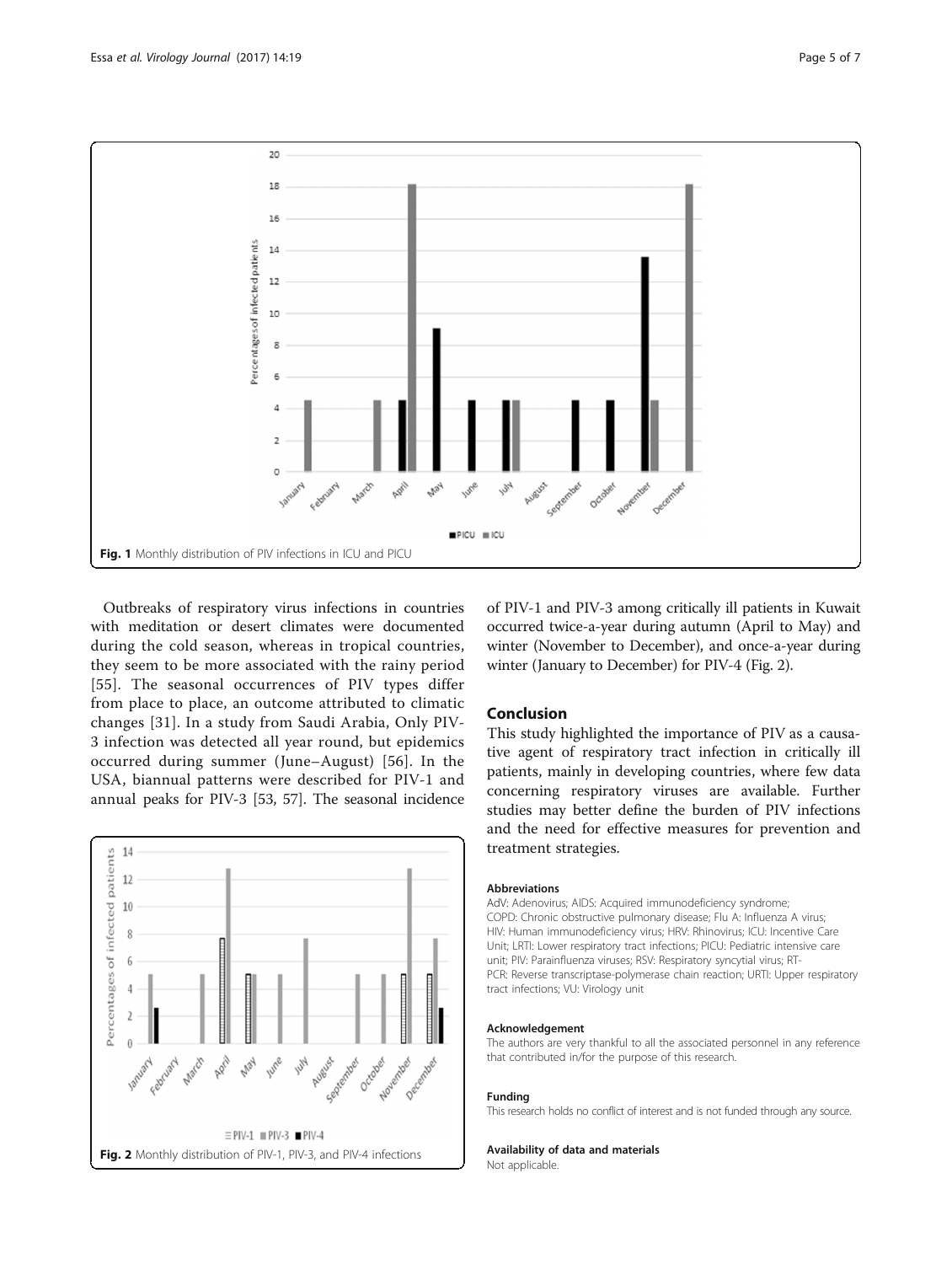#### <span id="page-5-0"></span>Authors' contributions

All authors contributed equally at all stages of the research conduction and development. All authors read and approved the final manuscript.

#### Competing interests

The authors declare that they have no competing interests.

#### Consent for publication

Not applicable.

#### Ethics approval and consent to participate

Not applicable.

#### Author details

<sup>1</sup>Department of Microbiology, Faculty of Medicine, Kuwait University, Kuwait City, Kuwait. <sup>2</sup>Ministry of Health, Sabah Hospital, Virology Unit, Kuwait City, Kuwait. <sup>3</sup> Ministry of Health, Sabah Hospital, Kuwait City, Kuwait.

#### Received: 17 October 2016 Accepted: 12 January 2017 Published online: 03 February 2017

#### References

- 1. Ghani AS, Morrow BM, Hardie DR, Argent AC. An investigation into the prevalence and outcome of patients admitted to a pediatric intensive care unit with viral respiratory tract infections in Cape Town, South Africa. Pediatr Crit Care Med. 2012;13:e275–81. doi:[10.1097/PCC.0b013e3182417848.](http://dx.doi.org/10.1097/PCC.0b013e3182417848)
- 2. Leung TF, Lam DS, Miu TY, Hon KL, Chau CS, Ku SW, Lee RS, Chow PY, Chiu WK, Ng DK, Hong Kong Society of Paediatric Respirology (HKSPR) RSV Concern Group. Epidemiology and risk factors for severe respiratory syncytial virus infections requiring pediatric intensive care admission in Hong Kong children. Infection. 2014;42:343–50.
- 3. Henrickson KJ. Parainfluenza viruses. Clin Microbiol Rev. 2003;16:242–64.
- 4. Marx A, Gary Jr HE, Marston BJ, Erdman DD, Bremen RF, Török TJ, Plouffe JF, File Jr TM, Anderson LJ. Parainfluenza virus infection among adults hospitalized for lower respiratory tract infection. Clin Infect Dis. 1999;29:134–40.
- 5. Lukšić I, Kearns PK, Scott F, Rudan I, Campbell H, Nair H. Viral etiology of hospitalized acute lower respiratory infections in children under 5 years of age–a systematic review and meta-analysis. Croat Med. 2013;J54:122–34.
- Ruuskanen O, Lahti E, Jennings LC, Murdoch DR. Viral pneumonia. Lancet. 2011;377:1264–75.
- 7. Bicer S, Giray T, Çöl D, Erdağ GC, Vitrinel A, Gürol Y, Çelik G, Kaspar C, Küçük O. Virological and clinical characterizations of respiratory infections in hospitalized children. Ital J Pediatr. 2013;39:e22. doi[:10.](http://dx.doi.org/10.1186/1824-7288-39-22) [1186/1824-7288-39-22.](http://dx.doi.org/10.1186/1824-7288-39-22)
- 8. Srinivasan A, Wang C, Yang J, Inaba H, Jerry LS, Wing H, Hayden RT. Parainfluenza Virus Infections in Children with Hematologic Malignancies. Pediatr Infect Dis. 2011;J30:855–9.
- 9. Choi SH, Hong SB, Ko GB, Lee Y, Park HJ, Park SY, Moon SM, Cho OH, Park KH, ChongYP KSH, Huh JW, Sung H, Do KH, Lee SO, Kim MN, Jeong JY, Lim CM, Kim YS, Woo JH, Koh Y. Viral infection in patients with severe pneumonia requiring intensive care unit admission. Am J Respir Crit Care Med. 2012;186:325–32.
- 10. Wiemken T, Peyrani P, Bryant K, Kelley RR, Summers gill J, Arnold F, Carrico R, McKinney WP, Jonson C, Carrico K, Ramirez J. Incidence of respiratory viruses in patients with community-acquired pneumonia admitted to the intensive care unit: results from the Severe Influenza Pneumonia Surveillance (SIPS) project. Eur J Clin Microbiol Infect Dis. 2013;32:705–10.
- 11. Gomez M, Mufson MA, Dubovsky F, Knightly C, Zeng W, Losonsky G. Phase-I study MEDI-534, of a live, attenuated intranasal vaccine against respiratory syncytial virus and parainfluenza-3 virus in seropositive children. Pediatr Infect Dis J. 2006;28:655–8.
- 12. Sato M, Wright PF. Current status of vaccines for parainfluenza virus infections. Pediatr Infect Dis. 2008;J27:S123–5.
- 13. Schmidt AC, Schaap-Nutt A, Bartlett EJ, Schomacker H, Boonyaratanakornkit J, Karron RA, Collins PL. Progress in the development of human parainfluenza virus vaccines. Expert Rev Respir Med. 2011;5:515–26.
- 14. Khadadah M, Essa S, Higazi Z, Behbehani N, Al-Nakib W. Respiratory syncytial virus and human rhinoviruses are the major causes of severe lower respiratory tract infections in Kuwait. J Med Virol. 2010;8:1462–7.
- 15. Meqdam MM, Subaih SH, Thwiny IR. Rapid detection and clinical features of influenza and parainfluenza in infants and young children hospitalized with acute lower respiratory illnesses. J Trop Pediatr. 2005;51:160–5.
- 16. Nasarallh G, Meqdam MM, Al-Shurman A. Prevalence of parainfluenza and influenza viruses among Jordanian children with upper respiratory tract infection. Saudi Med J. 2000;21:841–5.
- 17. Counihan ME, Shay DK, Holman RC, Lowther SA, Anderson LJ. Human parainfluenza virus-associated hospitalizations among children less than five years of age in the United States. Pediatr Infect Dis. 2001;J20:646–53.
- 18. Weinberg GA, Hall CB, Iwane MK, Staat MA, Curns AT, Erdman DD, Szilagyi PG. Parainfluenza virus infection of young children: estimates of the population-based burden of hospitalization. J Pediatr. 2009;154:694–9.
- 19. Liu WK, Liu Q, Chen DH, Liang HX, Chen XK, Huang WB, Qin S, Yang ZF, Zhou R. Epidemiology and clinical presentation of the four human parainfluenza virus types. BMC Infect Dis. 2013;13:28. doi[:10.1186/1471-2334-13-28](http://dx.doi.org/10.1186/1471-2334-13-28).
- 20. Feng L, Li Z, Zhao S, Nair H, Lai S, Xu W, Li M, Wu J, Ren L, Liu W, Yuan Z, Chen Y, Wang X, Zhao Z, Zhang H, Li F, Ye X, Li S, Feikin D, Yu H, Yang W. Viral etiologies of hospitalized acute lower respiratory infection patients in China, 2009–2013. PLoS One. 2014;9:e99419. doi[:10.1371/journal.pone.0099419.](http://dx.doi.org/10.1371/journal.pone.0099419)
- 21. Morgan OW, Chittaganpitch M, Clague B, Chantra S, Sanasuttipun W, Prapasiri P, Naorat S, Laosirithavorn Y, Peret TCT, Erdman DD, Baggett HC, Olsen SJ, Fry AM. Hospitalization due to human parainfluenza virusassociated lower respiratory tract illness in rural Thailand. Influenza Other Respir Viruses. 2013;7:280–5.
- 22. Shatizadeh S, Yavarian J, Rezaie F, Mahmoodi M, Naseri M, Azad TM. Epidemiological and clinical evaluation of children with respiratory virus infections. Med J Islam Repub Iran. 2014;28:1–6.
- 23. Nasreen S, Luby SP, Brooks WA, Homaira N, Al Mamun A, Bhuiyan MU, Rahman M, Ahmed D, Abedin J, Rahman M, Alamgir ASM, Fry AM, Streatfield PK, Rahman A, Bresee J, Widdowson MA, Azziz-Baumgartner E. Population-based incidence of severe acute respiratory virus infections among children aged <5 years in rural Bangladesh, 2010. PLoS One. 2014;9: e89978. doi:[10.1371/journal.pone.0089978.](http://dx.doi.org/10.1371/journal.pone.0089978)
- 24. Feikin DR, Njenga MK, Bigogo G, Aura B, Aol G, Audi A, Jagero G, Muluare PO, Gikunju S, Nderitu L, Balish A, Winchell J, Schneider E, Erdman D, Oberste MS, Katz MA, Breiman RF. Etiology and incidence of viral and bacterial acute respiratory illness among older children and adults in rural western Kenya, 2007–2010. PLoS One. 2012;7:e43656. doi[:10.1371/journal.pone.0043656.](http://dx.doi.org/10.1371/journal.pone.0043656)
- 25. Noyola DE, Arteaga-Dominguez G. Contribution of respiratory syncytial virus, influenza and parainfluenza viruses to acute respiratory infections in San Luis Potosi, Mexico. Pediatr Infect Dis J. 2005;24:1049–52.
- 26. de Arruda E, Hayden FG, McAuliffe JF, De Sousa MA, Mota SB, McAuliffe MI, Geist FC, Carvalho EP, Fernandes MC, Guerrant RL, Gwaltney Jr JM. Acute respiratory viral infections in ambulatory children of urban northeast Brazil. J Infect Dis. 1991;164:252–8.
- 27. Teo WY, Rajadurai VS, Sriram B. Morbidity of parainfluenza 3 outbreak in preterm infants in a neonatal unit. Ann Acad Med Singapore. 2010;39:837–46.
- 28. Yang HT, Jiang Q, Zhou X, Bai MQ, Si HL, Wang XJ, Lu Y, Zhao H, He HB, He CQ. Identification of a natural human serotype 3 parainfluenza virus. Virol J. 2011;8:58. doi:[10.1186/1743-422X-8-58.](http://dx.doi.org/10.1186/1743-422X-8-58)
- 29. Peltola V, Heikkinen T, Ruuskanen O. Clinical courses of croup caused by influenza and parainfluenza viruses. Pediatr Infect Dis. 2002;J21:76–8.
- 30. Calvo C, Garcia-Garcia ML, Ambrona P, Rico M, Pozo F, Del Mar Molinero M, Pérez-Breña P, Casas I. The burden of infections by parainfluenza virus in hospitalized children in Spain. Pediatr Infect Dis J. 2011;30:792–4.
- 31. Fé MMM, Monteiro AJ, Moura FE. Parainfluenza virus infections in a tropical city: clinical and epidemiological aspects. Braz J Infect Dis. 2008;12:192–7.
- 32. Oh JW. Respiratory viral infections and early asthma in childhood. Allergol Int. 2006;55:369–72.
- 33. Cai XY, Lu XD, Lin GY, Cai ZW, Lin C, Chen PZ, Zheng YL, Zhou XH, Feng XY, Xiao ZX. Monitoring of viral pathogens in pediatric intensive care unit and analysis of clinical significance. Chin J Pediatr. 2013;51:453–9.
- 34. Cilla G, Onate E, Perez-Yarza EG, Montes M, Vicente D, Perez-Trallero E. Viruses in community-acquired pneumonia in children aged less than 3 years old: High rate of viral coinfection. J Med Virol. 2008;80:1843–9.
- 35. Essa S, Owayed A, Altawalah H, Khadadah M, Behbehani N, Al-Nakib W. Mixed Viral Infections Circulating in Hospitalized Patients with Respiratory Tract Infections in Kuwait. Adv Virol. 2015;2015:e714062. doi:[10.1155/2015/714062.](http://dx.doi.org/10.1155/2015/714062)